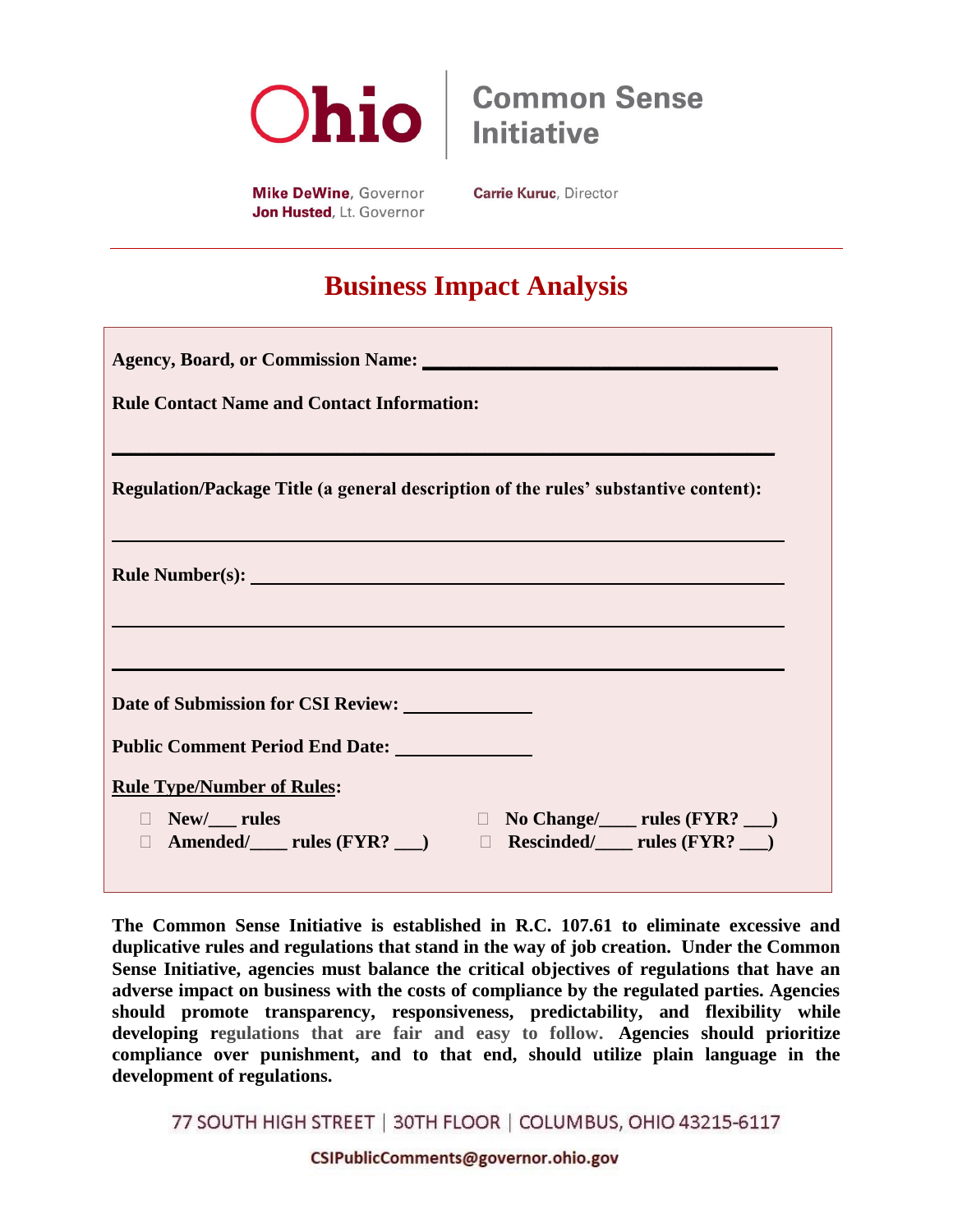## **Reason for Submission**

**1. R.C. 106.03 and 106.031 require agencies, when reviewing a rule, to determine whether the rule has an adverse impact on businesses as defined by R.C. 107.52. If the agency determines that it does, it must complete a business impact analysis and submit the rules for CSI review.** 

**Which adverse impact(s) to businesses has the agency determined the rule(s) create?** 

## **The rule:**

- **a. Requires a license, permit, or any other prior authorization to engage in or operate a line of business.**
- **b. Imposes a criminal penalty, a civil penalty, or another sanction, or creates a cause of action for failure to comply with its terms.**
- **c. Requires specific expenditures or the report of information as a condition of compliance.**
- **d. Is likely to directly reduce the revenue or increase the expenses of the lines of business to which it will apply or applies.**

## **Regulatory Intent**

- **2. Please briefly describe the draft regulation in plain language.**  *Please include the key provisions of the regulation as well as any proposed amendments.*
- **3. Please list the Ohio statute(s) that authorize the agency, board or commission to adopt the rule(s) and the statute(s) that amplify that authority.**
- **4. Does the regulation implement a federal requirement? Is the proposed regulation being adopted or amended to enable the state to obtain or maintain approval to administer and enforce a federal law or to participate in a federal program?** *If yes, please briefly explain the source and substance of the federal requirement.*
- **5. If the regulation includes provisions not specifically required by the federal government, please explain the rationale for exceeding the federal requirement.**
- **6. What is the public purpose for this regulation (i.e., why does the Agency feel that there needs to be any regulation in this area at all)?**
- **7. How will the Agency measure the success of this regulation in terms of outputs and/or outcomes?**

77 SOUTH HIGH STREET | 30TH FLOOR | COLUMBUS, OHIO 43215-6117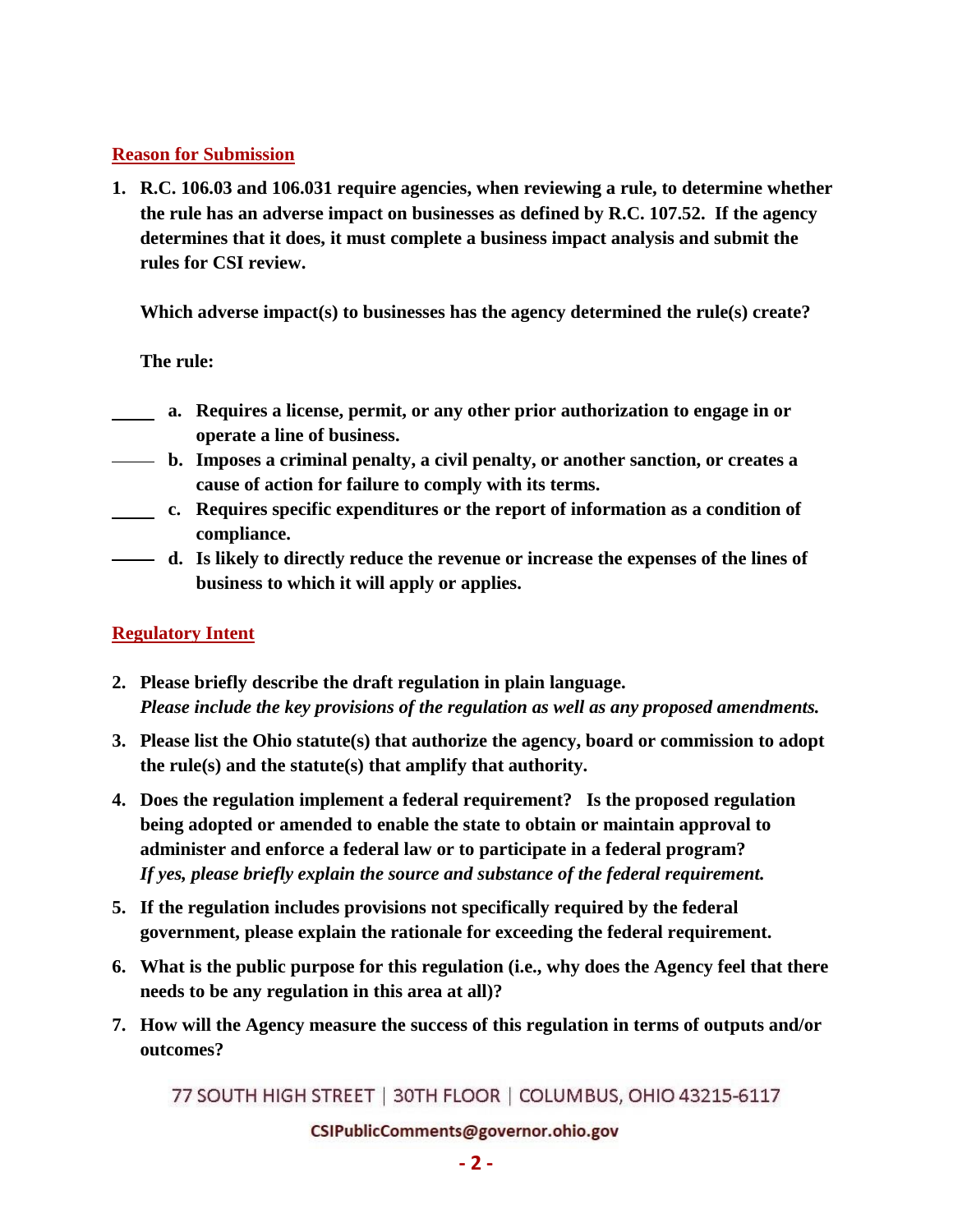**8. Are any of the proposed rules contained in this rule package being submitted pursuant to R.C. 101.352, 101.353, 106.032, 121.93, or 121.931?**  *If yes, please specify the rule number(s), the specific R.C. section requiring this submission, and a detailed explanation.*

**Development of the Regulation**

**9. Please list the stakeholders included by the Agency in the development or initial review of the draft regulation.** 

*If applicable, please include the date and medium by which the stakeholders were initially contacted.*

- **10. What input was provided by the stakeholders, and how did that input affect the draft regulation being proposed by the Agency?**
- **11. What scientific data was used to develop the rule or the measurable outcomes of the rule? How does this data support the regulation being proposed?**
- **12. What alternative regulations (or specific provisions within the regulation) did the Agency consider, and why did it determine that these alternatives were not appropriate? If none, why didn't the Agency consider regulatory alternatives?**
- **13. Did the Agency specifically consider a performance-based regulation? Please explain.** *Performance-based regulations define the required outcome, but don't dictate the process the regulated stakeholders must use to achieve compliance.*
- **14. What measures did the Agency take to ensure that this regulation does not duplicate an existing Ohio regulation?**
- **15. Please describe the Agency's plan for implementation of the regulation, including any measures to ensure that the regulation is applied consistently and predictably for the regulated community.**

**Adverse Impact to Business**

- **16. Provide a summary of the estimated cost of compliance with the rule. Specifically, please do the following:**
	- **a. Identify the scope of the impacted business community; and**
	- **b. Identify the nature of all adverse impact (e.g., fees, fines, employer time for compliance,); and**
	- **c. Quantify the expected adverse impact from the regulation.**   *The adverse impact can be quantified in terms of dollars, hours to comply, or other factors; and may be estimated for the entire regulated population or for a "representative business." Please include the source for your information/estimated impact.*

77 SOUTH HIGH STREET | 30TH FLOOR | COLUMBUS, OHIO 43215-6117